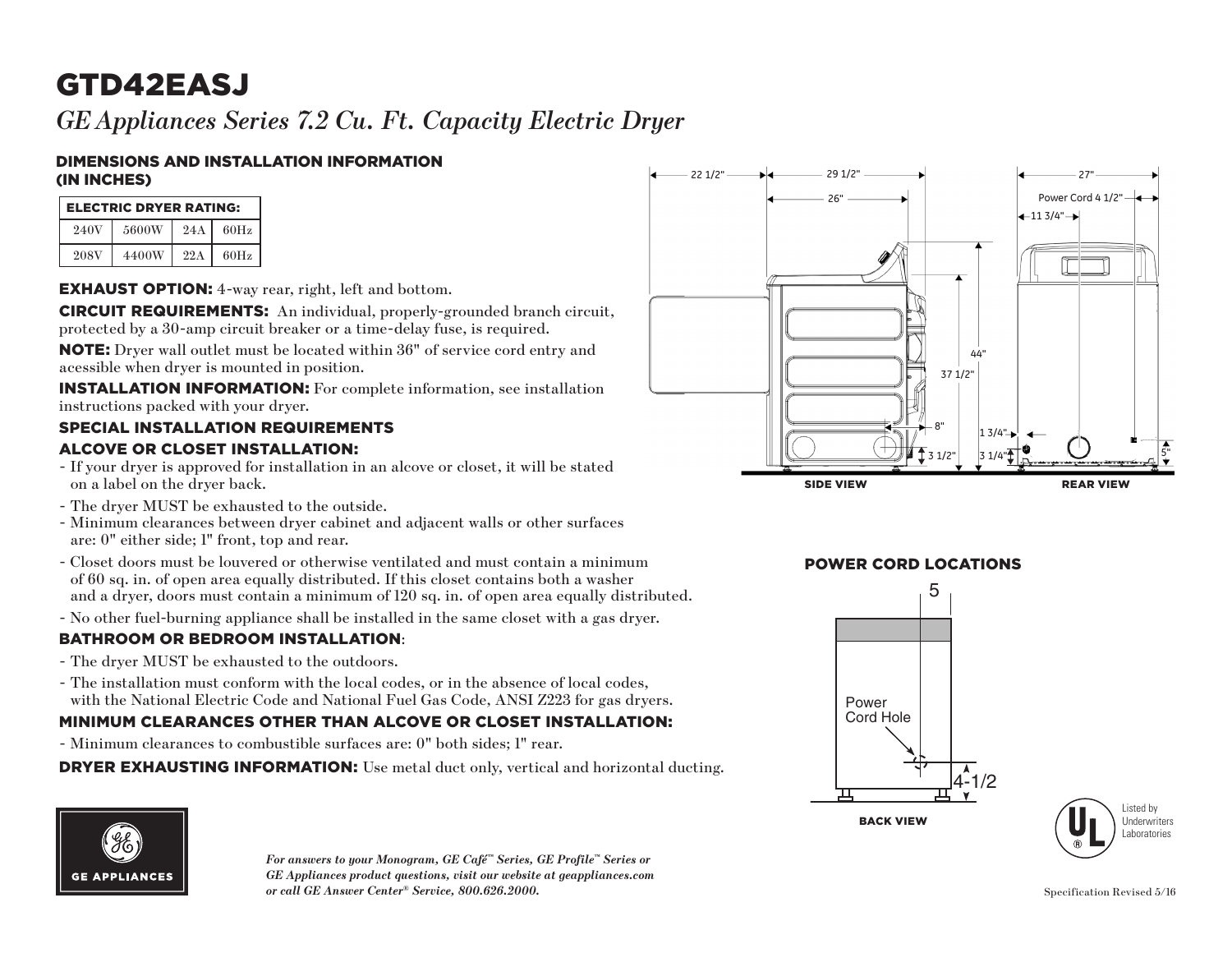# GTD42EASJ

*GEAppliances Series 7.2 Cu. Ft. Capacity Electric Dryer*

#### FOR COMPLETE INFORMATION, SEE INSTALLATION INSTRUCTIONS PACKED WITH YOUR DRYER.

#### DUCTING MATERIALS:

For best performance, this dryer should be vented with 4" diameter all rigid metal exhaust duct. If rigid metal duct cannot be used, then UL-listed flexible metal (semi-rigid) ducting can be used (Kit WX08X10077). In special installations, it may be necessary to connect the dryer to the house vent using a flexible metal (foil-type) duct. A UL-listed flexible metal (foil-type) duct may be used ONLY in installations where rigid metal or flexible metal (semi-rigid) ducting cannot be used AND where a 4" diameter can be maintained throughout the entire length of the transition duct. Please see installation instruction packed with your dryer for complete instructions when using flexible metal (foil type) ducting.

#### EXHAUST LENGTH CALCULATION:

- 1. Determine the number of 90° turns needed for your installation. If you exhaust to the side or bottom of dryer, add one turn.
- 2. The maximum length of 4" rigid (aluminum or galvanized) duct which can be tolerated is shown in the table. A turn of 45° or less may be ignored. Two 45° turns within the duct length should be treated as a  $90^{\circ}$  elbow. A turn over  $45^{\circ}$ should be treated as a 90° elbow.

Dryers **must** be exhausted to the outside.

CAUTION: For personal safety do not terminate exhaust into a chimney, under any enclosed house floor (crawl space), or into an attic, since the accumulated lint could create a fire hazard or moisture could cause damage. Never terminate the exhaust into a common duct or plenum with a kitchen exhaust, since the combination of lint and grease could create a fire hazard.

Exhaust ducts should be terminated in a dampered wall cap to prevent back drafts, bird nesting, etc. The wall cap must also be located at least 12" above the ground or any other obstruction with the opening pointed down.

#### FOR MORE INFORMATION ON VENTING KITS AND ACCESSORIES, PLEASE CALL 1-800-GE-CARES.

#### DRYER EXHAUSTING INFORMATION— USE METAL DUCT ONLY VERTICAL AND HORIZONTAL DUCTING BEST PERFORMANCE.

|                                                      | <b>BEST PERFORMANCE</b>                         |                   |             |
|------------------------------------------------------|-------------------------------------------------|-------------------|-------------|
| А                                                    | Maximum length<br>of 4" dia rigid<br>metal duct |                   |             |
| B                                                    |                                                 | Exhaust hood type |             |
| A                                                    | Number                                          | А                 |             |
| $2 - 1/2$                                            | of 90°                                          | 4 <sup>''</sup>   | $2 - 1/2$ " |
| Domestic dryer models                                | turns                                           | opening           | opening     |
|                                                      |                                                 | 120 ft.           | 90 ft.      |
|                                                      |                                                 | 100 ft.           | 75 ft.      |
| Long Vent 6.1-7.4 cu. ft.<br>capacity electric & gas | $\mathfrak{D}$                                  | 85 ft.            | 65 ft.      |
| (GTD33, GTD42, GTD45,                                | 3                                               | 70 ft.            | 55 ft.      |
| GTD65, GTX22, GTX33, GTX42                           | 4                                               | 60 ft.            | 45 ft.      |
| and GTX65)                                           | 5                                               | 55 ft.            | 35 ft.      |

For every extra 90° elbow, reduce the allowable vent system length by 10 ft.

Two 45° elbows will be treated like one 90° elbow. For the side exhaust installations, add one 90° elbow to the chart. When calculating the total vent system length, you must add all the straight portions and elbows of the system (including the transition duct.